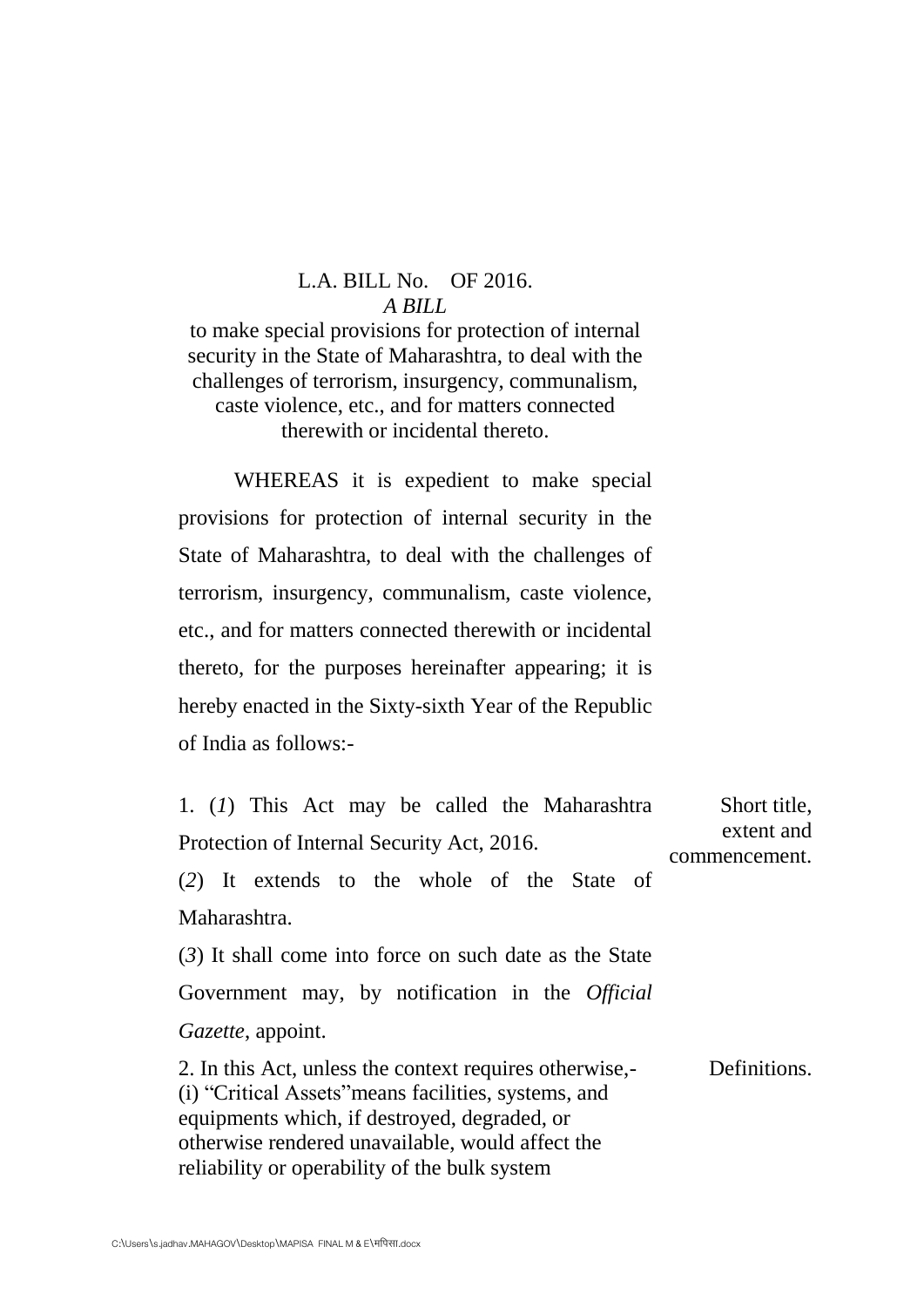jeopardizing the national security or economy or economic security.

(ii) "critical infrastructure sector" means the sectors of the State, which are so identified under section six; (iii) "critical infrastructure" means systems and assets,

whether physical or virtual, so vital to the State of Maharashtra and/or to our country, that the incapacitation or destruction of such systems and assets would have a debilitating impact on security, economic security, public health or safety or any combination thereof.

(iv) "Internal Security" means a security against threats faced by Maharashtra State within its borders, either caused or provoked, prompted, or proxied by a hostile foreign power, perpetrated even by such groups that use a failed, failing or weak hostile foreign power, causing insurgency, terrorism or any other subversive act that targets innocent citizens, causes animosity between and amongst groups of citizens and communities intended to cause or causing violence; destroy, or attempt to destroy public and/or private establishments(s)

(v) "prescribed" means prescribed by the rules; (vi) "public establishment" means the building or premises belonging to any Government or local authority and includes such buildings or premises belonging to any Government Corporation or a Government Company or Government undertaking and shops, commercial establishments, hospitals, hostels or any other place where the public have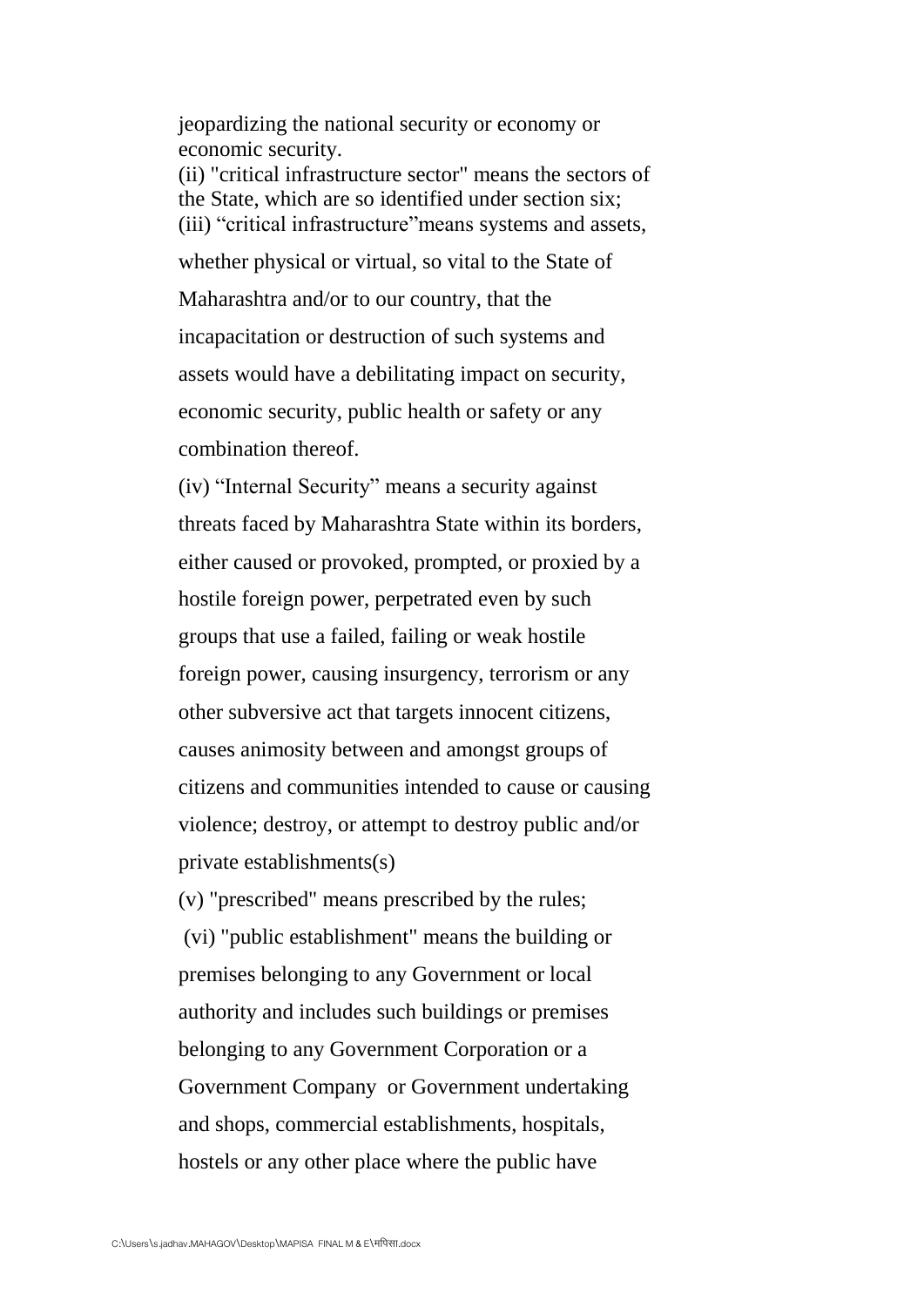access;

(vii) "Public safety measures" mean access controls and close circuit television surveillance, etc. at entry and exit points of the establishments and their parking areas by installing :-

- (i) Access controls through physical and technical means;
- (ii) surveillance through closed circuit television surveillance cameras with a provision for storage of video footage for 30 days or more;
- (iii) The technical equipment, adhering to the specification notified by the State Government from time to time.

(viii) "rules" means the rules made under this Act; (ix) "Sector Specific Agency" means a State Government department or agency responsible for infrastructure protection activities in a designated critical infrastructure sector or key resources category and shall conduct their activities under this Act in accordance with guidance provided by the State. (x) "State internal security committee" means the

Board constituted under section 3;

(xi) "State Police Chief" means the Director General of Police ;

(xii) "Special Security Zone" means the area declared as such under section seven; (xiii) ''Subversive Act'' means any act which is intended or is likely –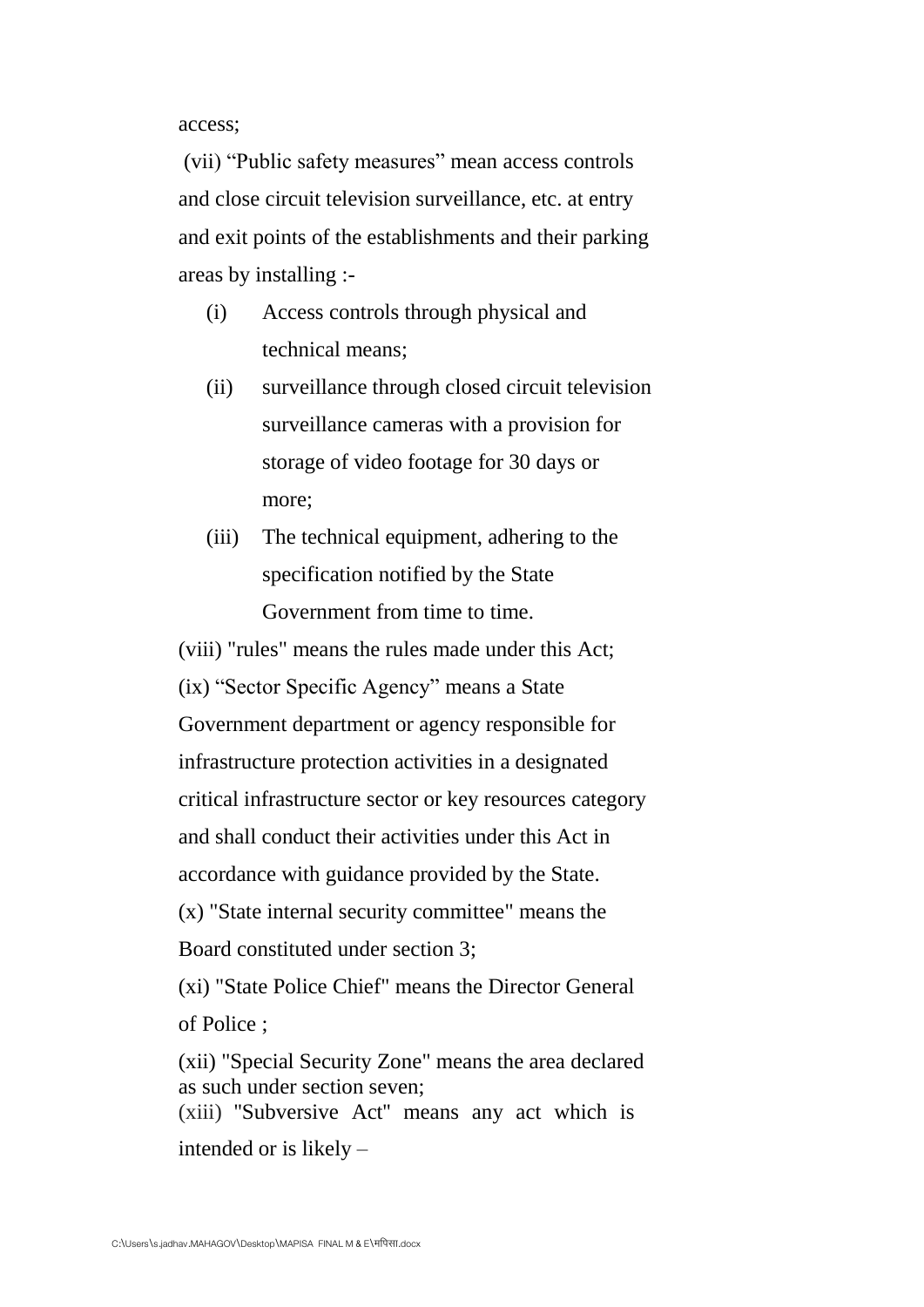(a) to endanger –

(i) communal harmony, and/or (ii) the safety or stability of the State or any part thereof; (b) to prejudice the recruiting of, or the attendance of persons for service in any police force or fire brigade, or any other body of persons entered, enrolled or engaged as public servants or to tamper with the loyalty of such persons;

(c) to impede, delay or restrict –

(i) any work or operation; or (ii) any means of transport or locomotion, necessary for the production, procurement, supply or distribution of any essential commodity, except in furtherance of an industrial dispute as defined in the Industrial Disputes Act, 1947. *Explanation*: (i) Acts *bona fide* indicating disapprobation of the policy or measures of the Government with a view to obtaining their alteration by lawful and peaceful means, shall not be deemed to be acts which are intended or are likely to endanger the safety or stability of the State.

(ii) An illegal strike or an illegal lock-out, as defined in section 24 of the Industrial Disputes Act, 1947, shall not be deemed to be an act in furtherance of an industrial dispute for the purposes of sub-clause (d).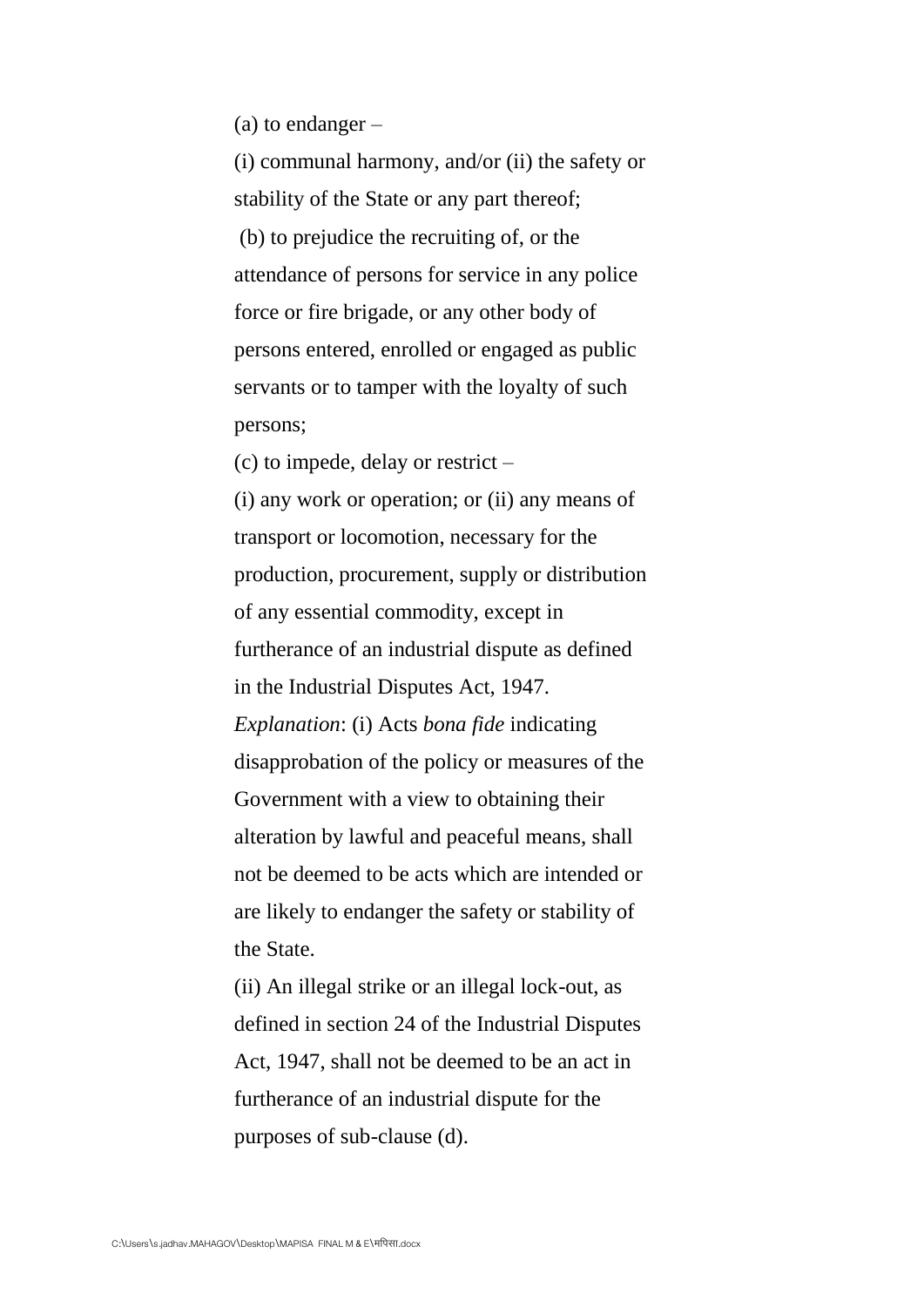(xiv) "target hardening" means and includes all possible measures (including the visible ones) to deter or delay any attack likely to harm, degrade or destroy any building of importance, a facility, an infrastructure facility, an infrastructure, an establishment, a person or the services that such target provides either temporarily or permanently, in order to make such a target unattractive for the terrorists/ attackers to attack.

 $(xv)$  "transportation security incident" means a security incident resulting in a significant loss of life, environmental damage, transportation system disruption, or economic disruption in a particular marine area.

(xvi) "vulnerability assessment" shall mean an assessment to include (a) identification and evaluation of critical assets and infrastructures, (b) identification of the threats to those assets and infrastructures and (c) identification of weaknesses in physical security, passenger and cargo security, structural integrity, protection systems, procedural policies, communications systems, transportation infrastructure, utilities, contingency response, etc., and other areas as determined by the State Government.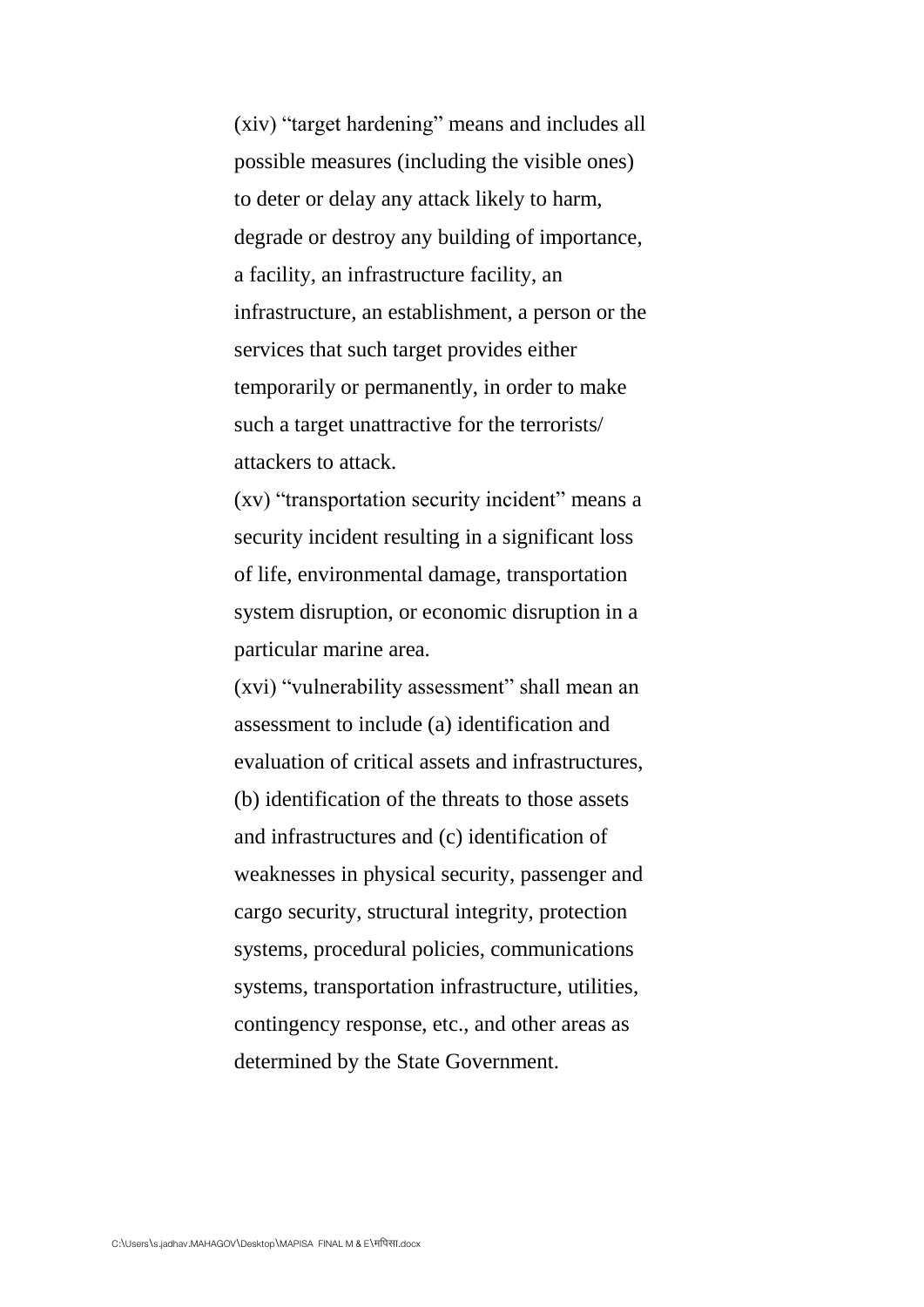3. (1) There shall be a State Internal Security Committee. The committee shall consist of the Home Minister as Ex-officio Chairman and the following members:-

*State Internal Security Committee*.

(a) Minister of State (Home).

(b) The Chief Secretary to Government;

(c) The Additional Chief Secretary to

Government, Home Department;

(d) The Director General of Police of the State;

(e) The Commissioner of Police, Mumbai; and

(f) The Commissioner, State Intelligence

Department (Member Secetary).

(2) The Board shall perform the following functions, namely:-

(i) to frame guidelines for dealing with challenges to internal security;

(ii) to examine and discuss the emerging intelligence inputs pertaining to the challenges to the maintenance of internal security;

(iii) to ensure that the necessary resources are marshalled without any loss of time and are made available to the concerned authorities;

(iv) to summon any official of any Government Department or local authority for briefing itself on the issues under its consideration;

(v) to perform such other functions as may be prescribed.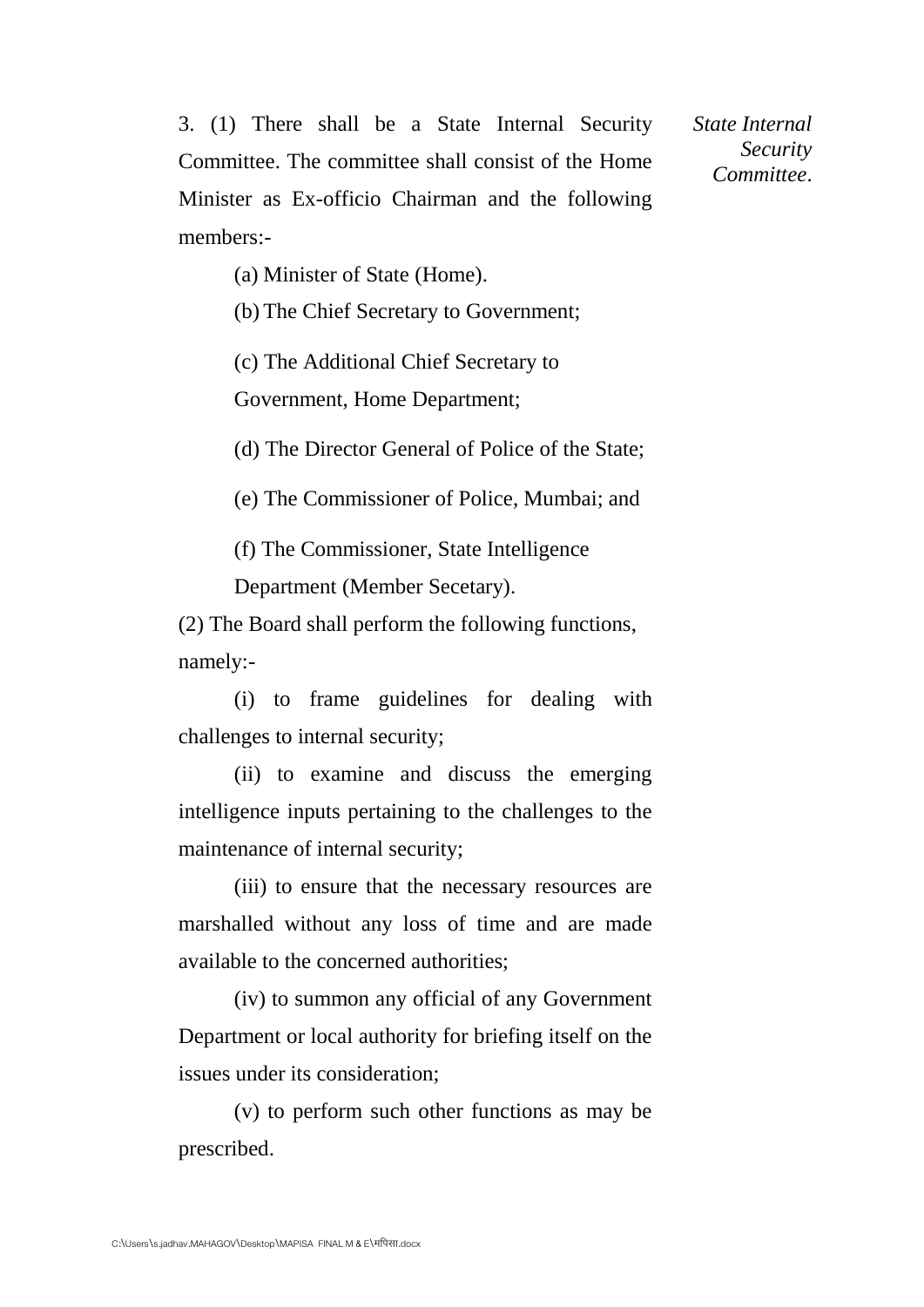*Explanation*.- For the purposes of this section the term "resources" includes the vehicles- whether owned or requisitioned by the Government, disaster management facilities, hospitals, ambulances, medical service professionals, personnel from fire brigade, or any other government machinery.

(3) In the discharge of its functions, the Board shall be competent to issue directions for the implementation of the guidelines issued by it and its evaluation from time to time.

 In case of President's rule the committee will be chaired by the Governor or nominee of the Governor.

4. (1) The Director General of Police, who is State Police Chief shall, draw an internal security scheme for the entire State and sub-schemes for the districts and urban areas or parts thereof and submit the same for approval of the State Government.

(2) The sub-schemes prepared under sub-section (1) shall deal with the problems with regard to the public order and the security of the State with specific regard to the area covered under such sub-scheme.

(3) The Scheme shall, as far as possible, cover all major problems, the area is prone to, or which otherwise can be anticipated in the area of the Scheme and shall also have regard to the disturbance likely to arise due to non-implementation of the development programmes in such areas.

Preparation of Internal security scheme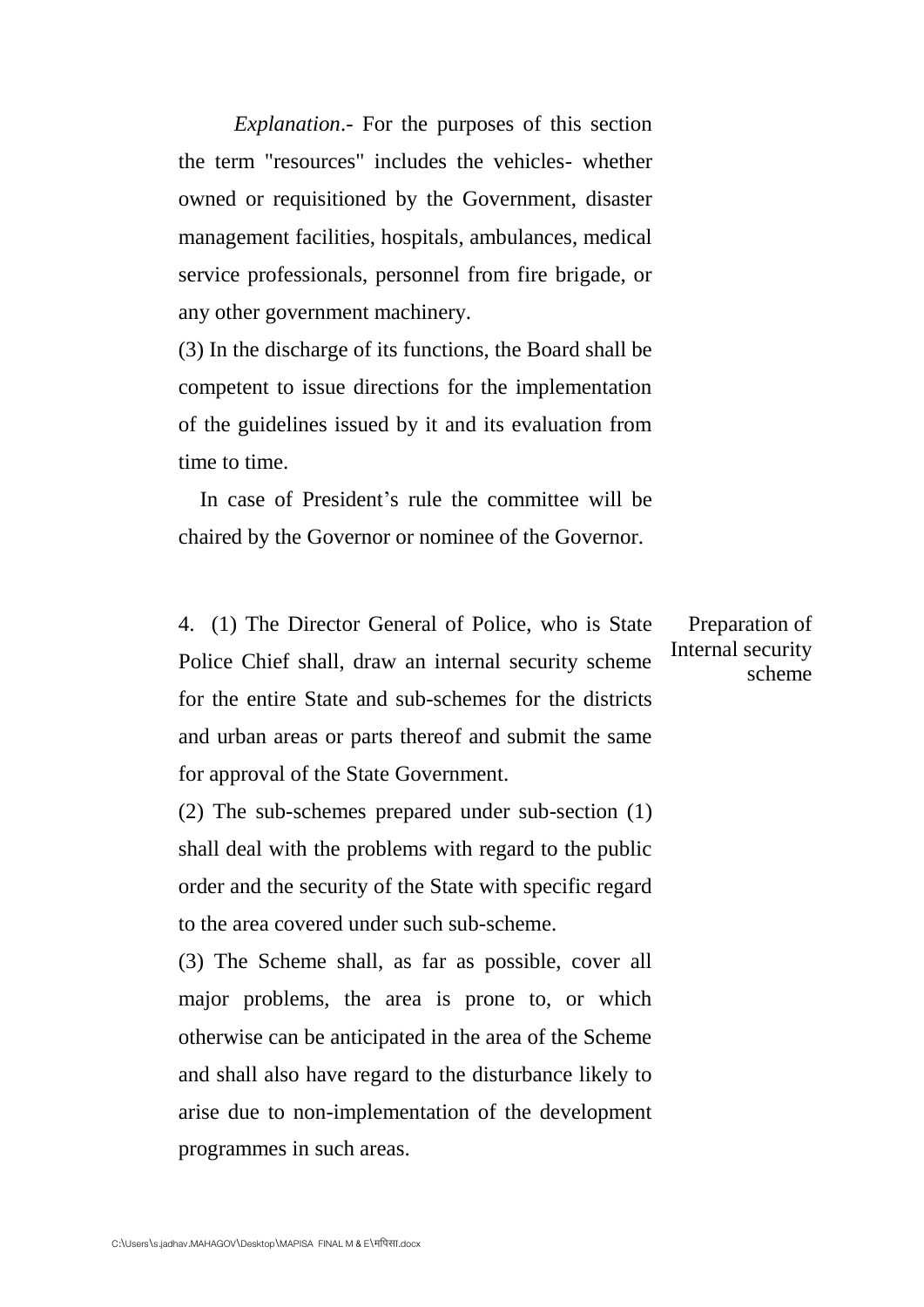(4) The Scheme shall cover the role of police with regard to the security of any establishment or installation relating to infrastructure located in the area

(5) The Scheme shall be updated regularly and provide for comprehensive Standard Operating Procedure (SOP) for dealing with the situations in coordination with other agencies.

(6) The Scheme shall be reviewed and revised at least once in a year and shall be tested frequently to evaluate its performance.

5. (1) There shall be an Internal Security unit in the State, headed by the Commissioner of Intelligence to oversee the internal security arrangements in the State in general; and to deal with extremist activities. The Commissioner of Intelligence shall be assisted by required number of officers and shall have necessary units under it.

(2) The Commissioner of Intelligence under the direction of the Director General of Police shall be responsible for preparing and updating Internal Security Schemes for the State, Commissionerates, Districts and other urban areas notified; to deal with the problems of Public Order and Security of the State, as specific to the area.

(3) The Government shall establish for each notified area; an Emergency Response System, a wellequipped Control Room with adequate information

Internal Security unit.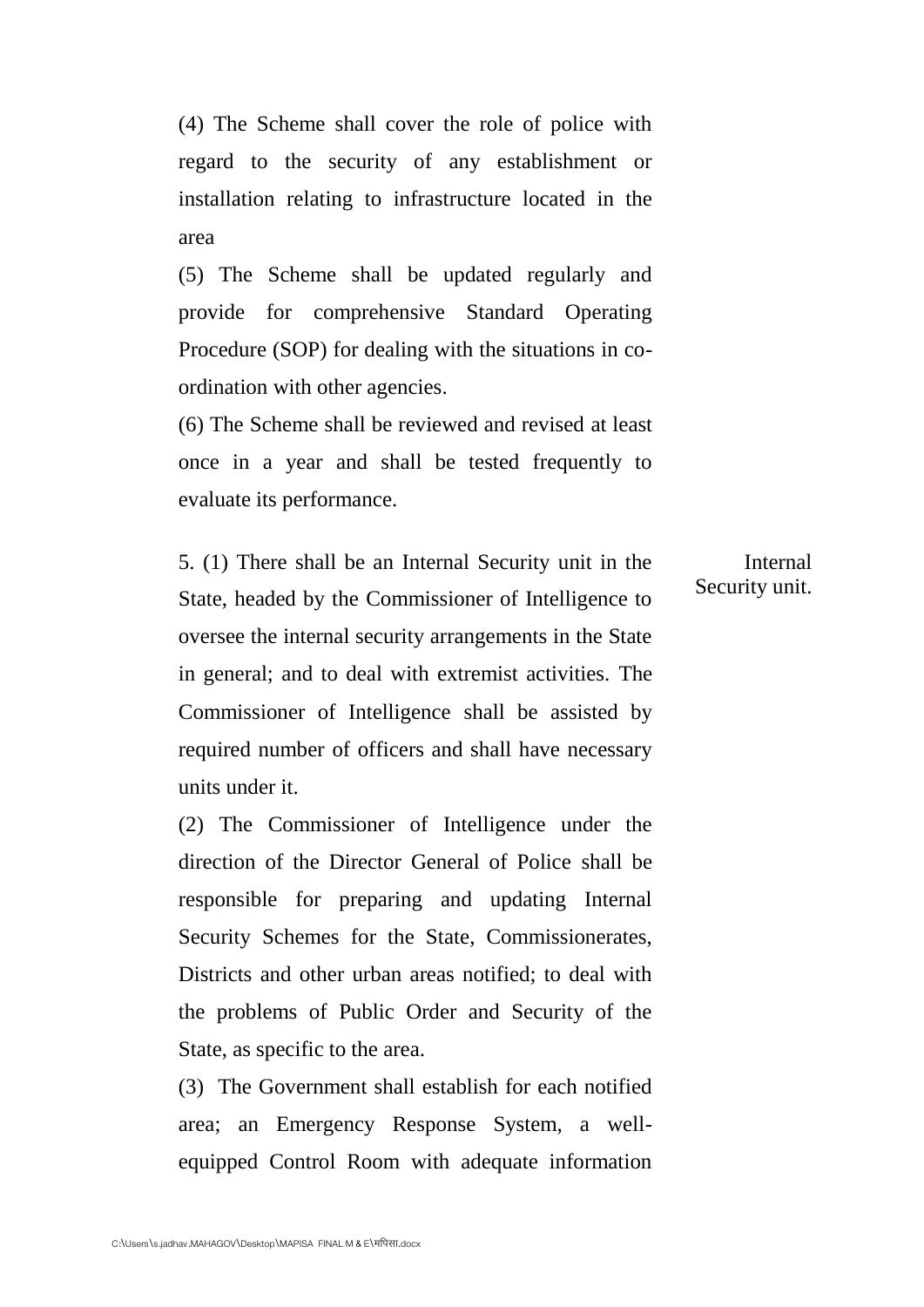and communication facilities, dedicated network of

patrol vehicles and other necessary wherewithal.

6.( 1) The following sectors shall be the Critical Identification of Infrastructure Sectors (CIS), for the purposes of this Act, namely:-

(i) communications;

(ii) Commercial Facilities; (iii) Dams; (iv) Defence Institute Bases; (v) Emergency Services; (vi) Energy; (vii) Financial Services; (viii)Government facilities; (ix) Information Technology; (x) Nuclear Reactors, Materials and Waste; (xi) Transportation Systems; (xii) Water and Waste Water Systems; and (xiii) Chemical;(xiv) other sector as notified by the government from time to time.

(2) The State Government may, having regard to need of ensuring the security of the critical infrastructure sectors identified under sub-section (1), by order designate its office or agency as "Sector Specific Agency (SSA)".

(3) It shall be the responsibility of the Sector Specific Agency notified under sub-section (2) to,-

(i) to strengthen the security and resilience of critical infrastructure, coordinate with the Home Department and other relevant Central Government departments and agencies and collaborate with the critical infrastructure owners and operators, where appropriate, with institutional regulatory agencies and State, local entities, to implement the sector-specific directives;

(ii) serve as a day-to-day interface for the dynamic prioritisation and co-ordination of sector specific activities;

(iii) to carry out incident management response consistent with statutory authority and other appropriate policies/directives or regulations;

 (iv) to provide support or facilitate technical assistance and consultations for that sector to identify vulnerabilities and help mitigate incidents, as appropriate and

 (v) to provide to the State Government, on an annual basis sector specific critical infrastructure

**Critical Infrastructure** Sectors.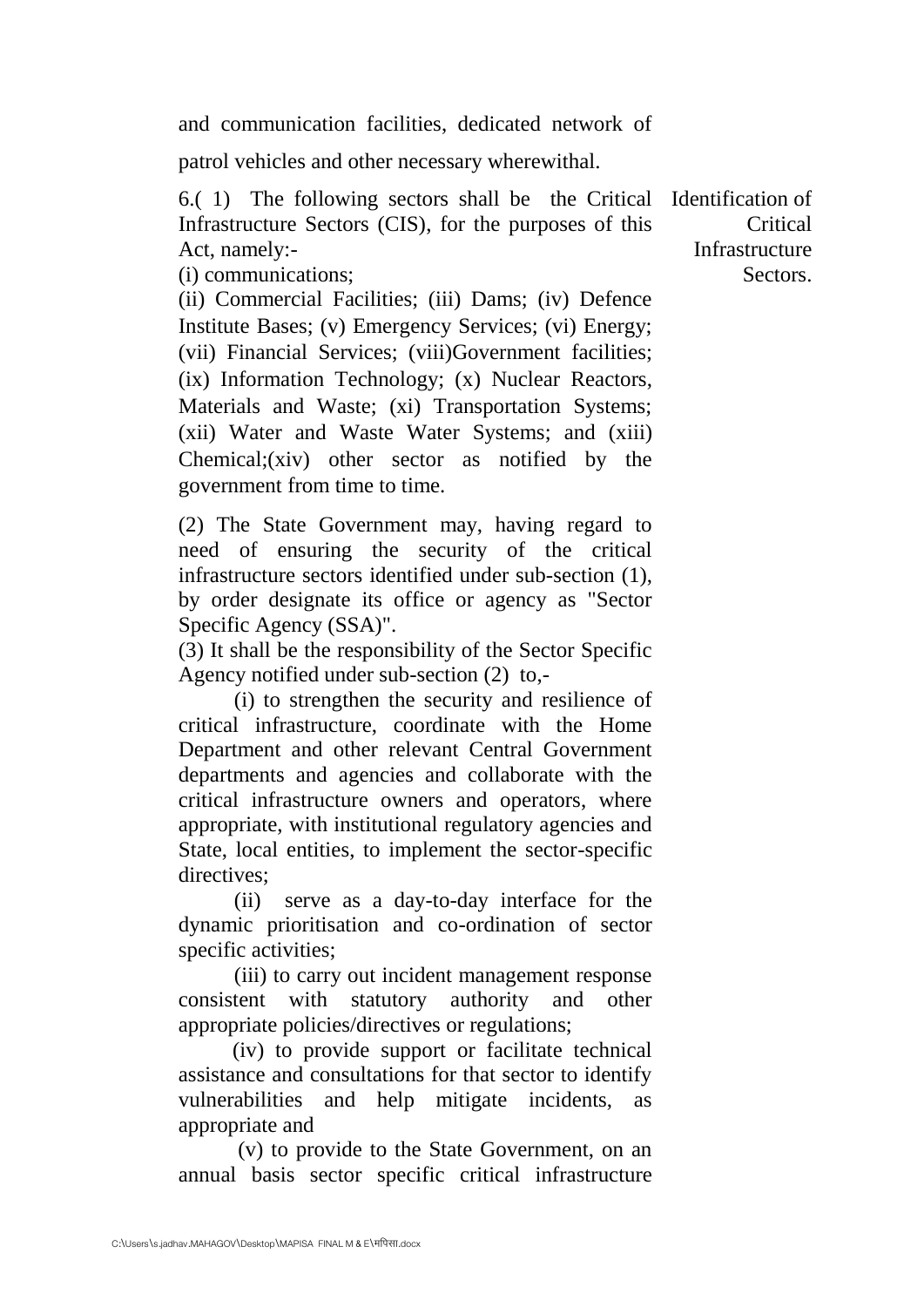information.

(3) The State Government shall cause to be prepared, within a period of three months from the date of commencement of this Act, a plan namely the crisis management plan, which shall provide details for management of crisis arising in the Critical Infrastructure Sector .This shall be Prescribed in the Rules.

7. (1) Where in the opinion of the State Special Security Government, the security of the State in an area is continuously exposed to insurgency or activities of any organized crime group, the State Government may by notification in the Official Gazette, declare such area as a Special Security Zone (SSZ):

Provided that, every such notification shall be laid, as soon as may be, after it is issued, before each House of the State Legislature and shall be subject to such modification or annulment which may be made by both the Houses;

Provided further that, such notification shall be in force for a period not exceeding two years in the aggregate.

(2) The State Government shall create an appropriate police structure and a suitable command, control, and response system, for each such SSZ.

(3) The State Government, with a view to ensure coordinated functioning of different wings of the administration, shall by order issue directions for functioning of the administrative machinery in such way as it may specify.

(4) Every administrative and developmental measures, in each SSZ, shall conform to the directions issued under sub-section (2).

(5) The State Police Chief shall, with the concurrence of the State Government, issue orders, laying down SOPs to be followed by the police in an SSZ.

(6) The State Government may, on the recommendation of the State Police Chief, and for reasons to be recorded in writing; ban or regulate the production, sale, storage, possession or entry of any devices or equipment or, poisonous, chemical,

Zones.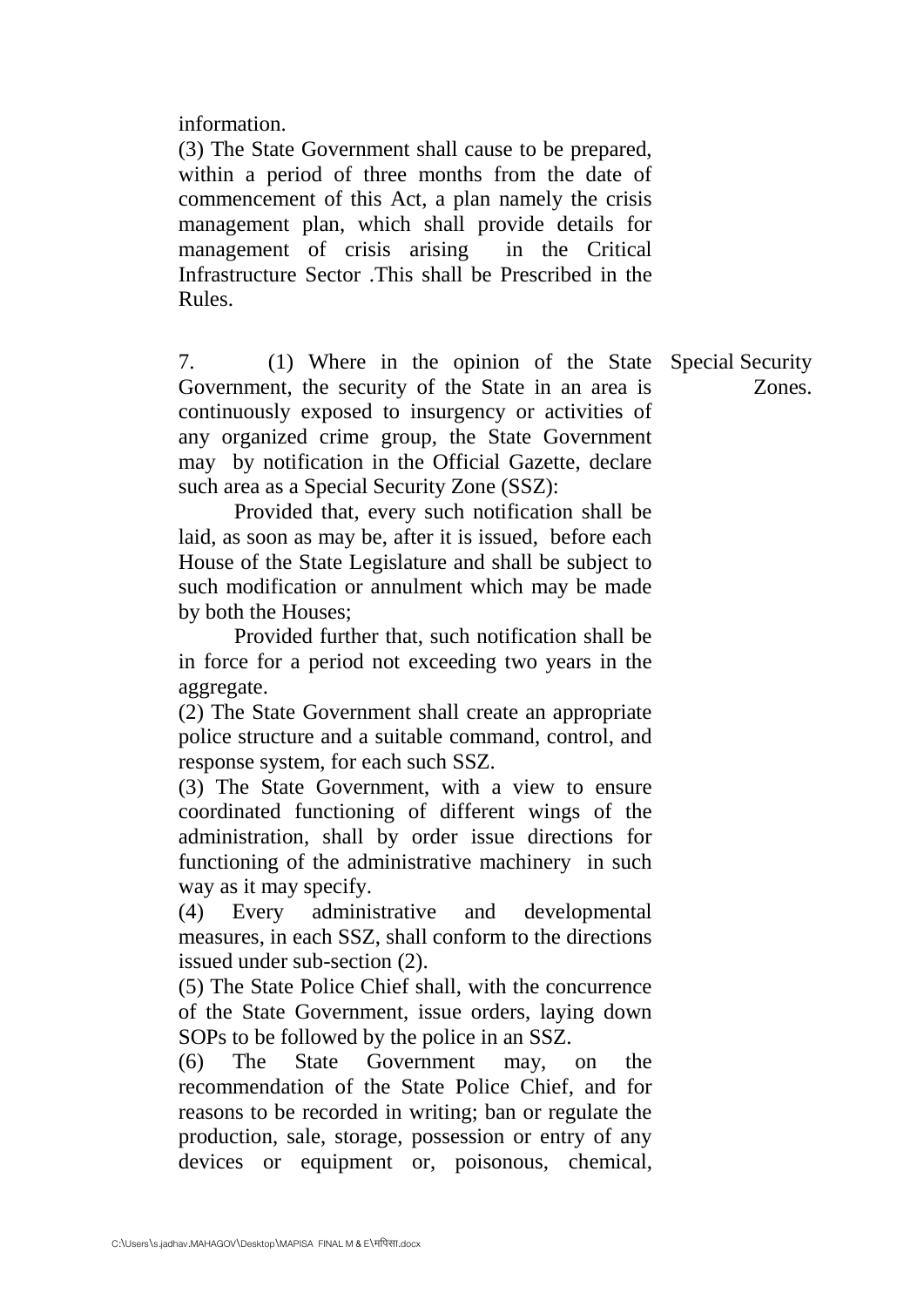biological or radioactive article or substances, or electronic content of potentially explosive nature or any inflow of funds, in an SSZ; if the use of such devices, equipment, material, article or funds, is reasonably considered a threat to the internal security or public order in the area; in any manner.

8.(1) With a view to facilitate speedy trial for cases under this Act, the State Government shall, in consultation with the High Court constitute the Special Courts. Special Courts.

(2) The Special Courts shall be equipped with adequate infrastructure.

(3) Notwithstanding anything contained in the Code of Criminal Procedure, 1973, every offence under this Act shall be tried only by the Special Court constituted under this Act.

## 2 of 1974.

9. (1) It shall be ensured that the Police personnel posted in the Special Units, such as, Anti-Terrorism Squad (ATS), State Intelligence Department (SID), Special Branches in Commissionerates and Districts, Crime Branch units in Police Commissionerates and districts, Protection and Security (P&S),VIP Security, Coastal Security, Maharashtra Intelligence Academy, etc; should get trained immediately on joining such units, in the manner as prescribed by the State Police Chief.

Training and reorientation of police personnel.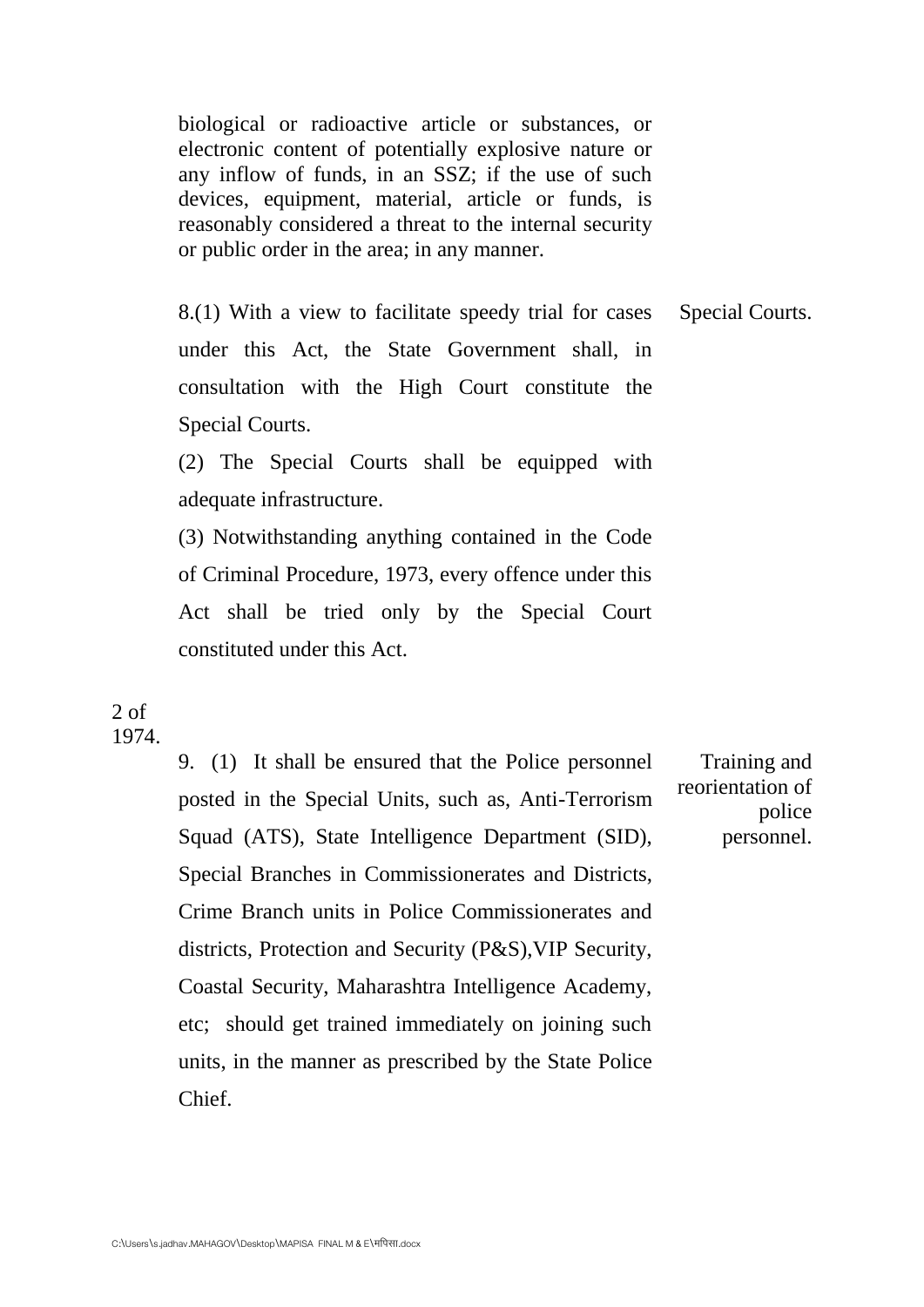(2) The Training and Re-orientation Programme for such personnel shall be devised afresh by the State Police Chief, especially for the topics relating to Security Audit, Target Hardening, Critical Infrastructure Protection Plans, etc. The training and reorientation modules, so designed, shall address all the issues covered by this Act and shall be reviewed every three years.

(3) The training and reorientation modules shall be separately designed for the following categories, namely:-

(a) the cutting edge level Police Officers;

(b) Investigating Officers;

(c) Supervisory Officers.

(4) The State Police Chief and the Training Directorate, working under him, shall be responsible for imparting up-to-date training and reorientation to such officers.

(5) It shall be the responsibility of other stakeholders including other Government departments, Public Sector Undertakings, to extend necessary assistance to the State Police Chief in designing and implementing the training modules.

(6) For each fresh assignment in the specialized branches, the officers shall undergo Reorientation Course.

(7) The State Police Chief shall review the training centre facilities including faculty and other resources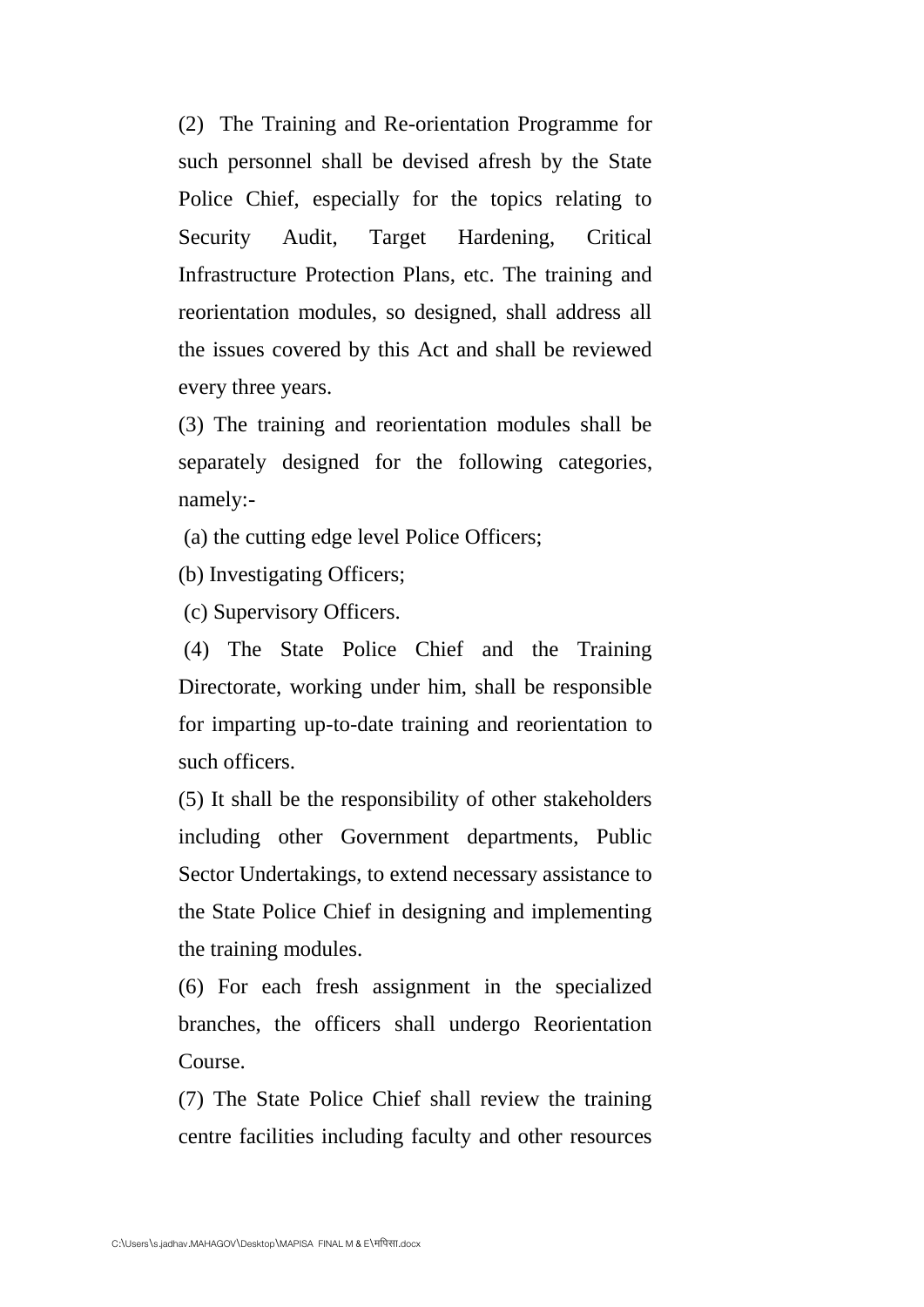and shall take necessary steps to strengthen them immediately after the promulgation of this Act.

10. (1) Every public establishment and government Provisions as to office shall carry out the security audit of its premises through the Corporation established under the provisions of the Maharashtra State Security Corporation (MSSC)

Act 2010,

(2) Every such public establishment and government office shall pay to the MSSC the charges for such audit.

(3) The detailed SOPs for carrying out such security audit shall be framed by the MSSC, in consultation with the concerned, The SOPs shall be revised periodically.

(4) The SISC shall review, from time to time, the categories of identified targets, for the purpose of security audit.

11.(1) Every owner or other person in charge of the premises of the public establishment, shall, at all times, provide and maintain public safety measures, as may be specified by order by the State Police Chief from time to time.

(2) Every owner or other person in charge of the premises of the public establishment, shall, store or cause to be stored, the video footage of public activities, properly for a period of 30 days, and provide the same as and when required by an Officer in-charge of the Police station, having jurisdiction over the area or any other authority as may be notified by the Government. Directions given in this regard shall be mandatorily followed by the Public Establishment.

12. (1) ) Every owner or other person in charge of the premises of the public establishment shall file periodical returns in such manner and in such form as may be prescribed, certifying that the public safety Periodical returns.

C:\Users\s.jadhav.MAHAGOV\Desktop\MAPISA FINAL M & E\मपिसा.docx

Obligation to provide public safety measures

security audit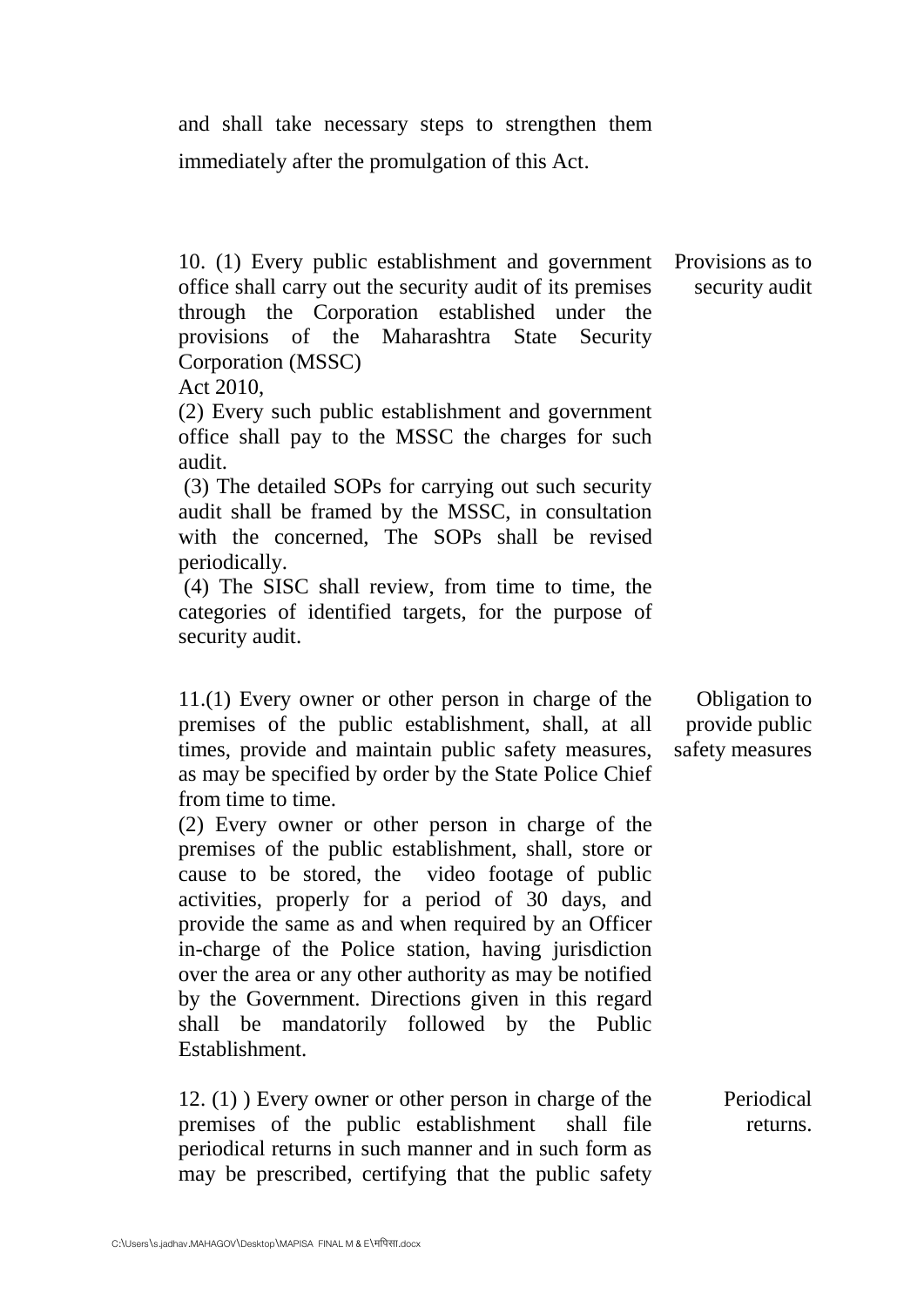measures are provided, properly maintained and the relevant equipments are in working condition, once in every six months, to the Officer-in-charge of the Police station, having jurisdiction over the area: Provided that, every such person shall, within a period of six months from the date of commencement of this Act shall submit the returns to the concerned officerin-charge of the police station.

13. (1) The State Government shall , with a view to ensure the costal security of the State, cause to conduct an assessment of vessel types and facilities on or adjacent to the waters, subject to the territorial waters as applicable to Maharashtra; identify those Vessel types and Facilities that pose a high risk of being involved in a transportation security incident.

(2) (a) Based on the information gathered under subsection (1) the State Government shall, within a period of six months from the date of commencement of this Act, cause to conduct a detailed vulnerability assessment of the Facilities and Vessels that are likely to be involved in a transportation security incident. (b) The vulnerability assessment for the purposes of clause (a) shall include the following: (i) identification and evaluation of critical assets and infrastructure; (ii) identification of the threats to those assets and infrastructures; (iii) identification of weaknesses in physical security, cargo security, structural integrity, protection systems, procedural policies, communication systems, transportation infrastructure, utilities, contingency response and other areas as determined by the State Government.

(3) (a) formulate security incident Response Plans for vessels and facilities that are likely to be involved in any transportation security incident.

(b) make those plans available to the SISC.

Costal Security.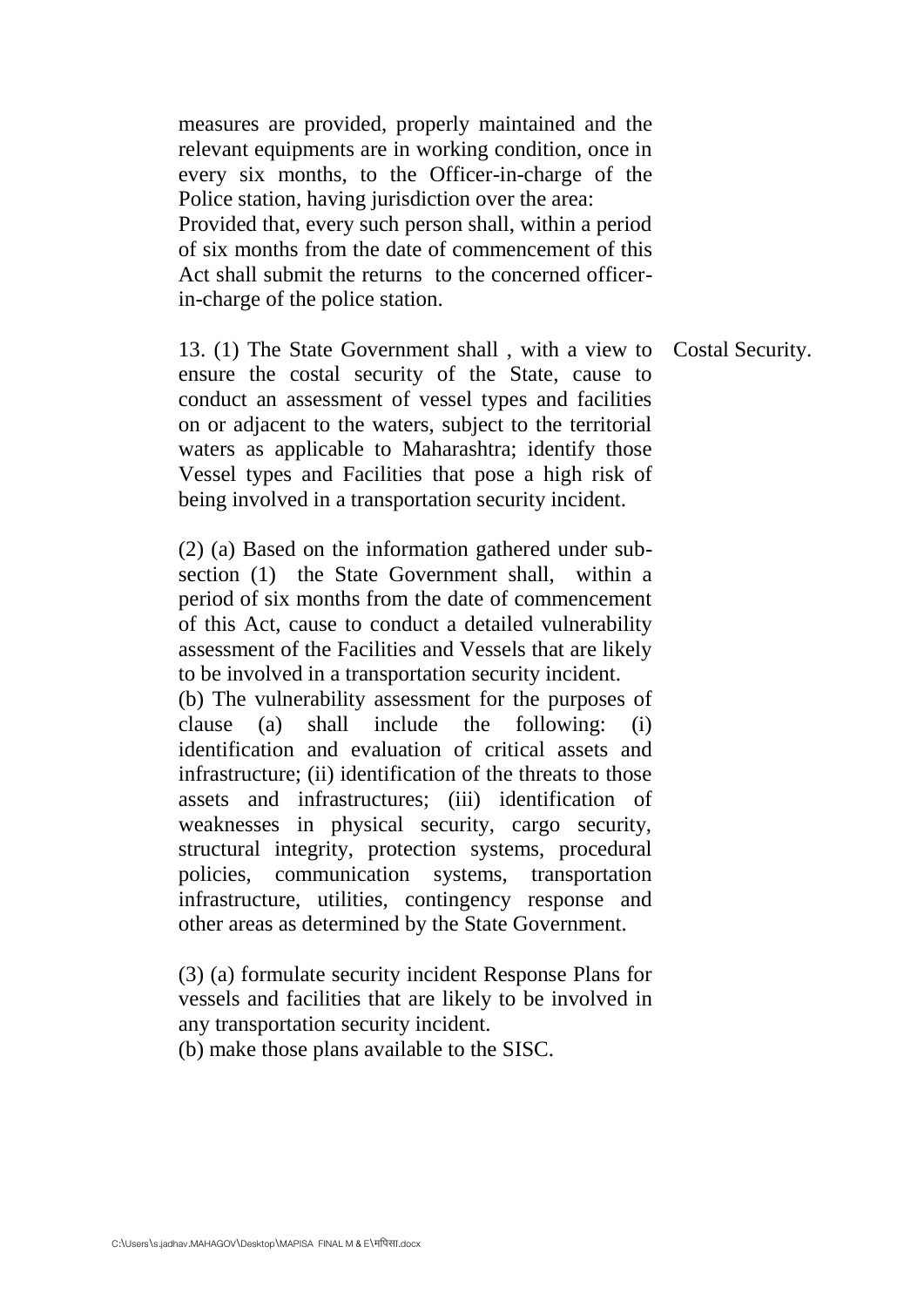14. (1) No person shall do any subversive act with intent to injuriously affect whether by impairing the efficiency or impeding the working of anything or in any other manner whatsoever, or cause damage to –

(a) any building, vehicle, machinery, apparatus or other property used or intended to be used for the purpose of Government or any local authority;

(b) any public transport including railways, aerial ropeway, metro/mono rail, road and bridges, canal, ports, dockyards, lighthouses, aerodromes, airfield, air-strip or any installation thereon or any public telecommunication;

(c) any building or other property used in connection with the production, distribution or supply of any essential commodity; any water storage dam; water work; water supply scheme; water supply pipeline, electricity sub-station; electricity generation plant or distribution network or any part thereof, sewage works, mine or factory;

(d) any prohibited place as defined in subsection (8) of section 2 of the Official Secrets Act, 1923.

(2) The provisions of Sub-Section (1) shall apply in relation to any omission on the part of a person to do anything which he is under a duty imposed on him by any law or an order of any competent authority to do, as they apply to the doing of any act by a person.

(3) If any person contravenes any of the provisions of

Prevention of subversive acts.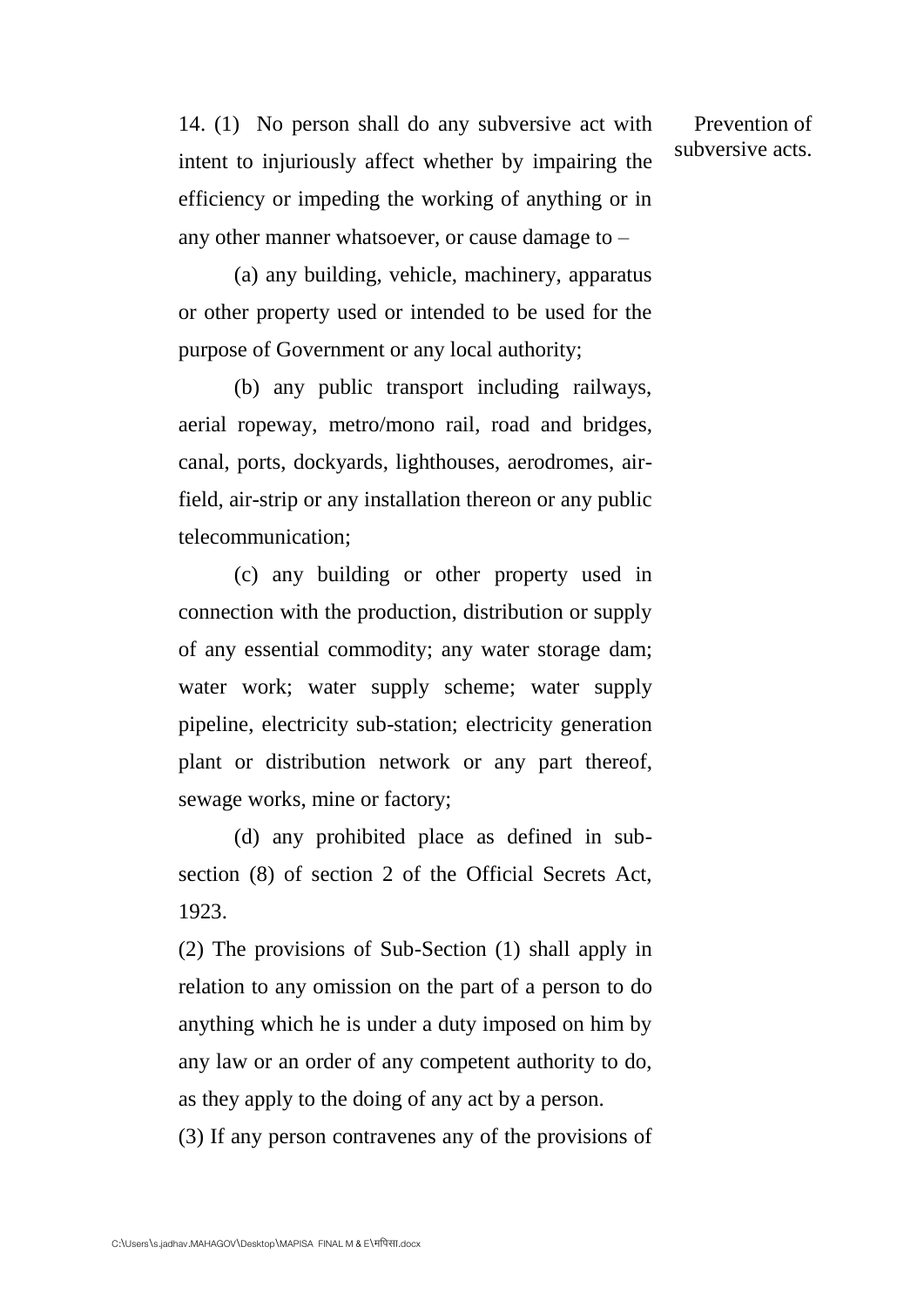the foregoing sub-sections, he shall, on conviction, be punished with imprisonment for a term which may extend to life, or with fine, or with both.

(4) Whoever receives or retains any property, knowing or having reason to believe the same to be a property in respect of which an offence under this **Act**  has been committed, shall, on conviction, be punished with imprisonment for a term which may extend to five years, and shall also be liable to a fine.

(5) Any person who carries on his person or knowingly has in his possession or under his control any corrosive substance under such circumstances as to give rise to a reasonable suspicion that he does not carry it on his person or have it in his possession or under his control for a lawful object, shall, unless he can show that he was carrying it on his person or that he had it in his possession or under his control for a lawful object, on conviction, be punished with imprisonment for a term which may extend to five years, to which fine may be added.

(6) Any Police Officer may use such force as may be necessary, in order to stop the commission of any offence under this Act, within his view.

15. (1) Every person shall comply with the directions issued under sections 11 & 12. (2) Contravention of the provisions of sub-section (1) shall be an offence and every such person shall on conviction be punished with fine not exceeding Rupees five lakh. Punishment for contravention of section 8.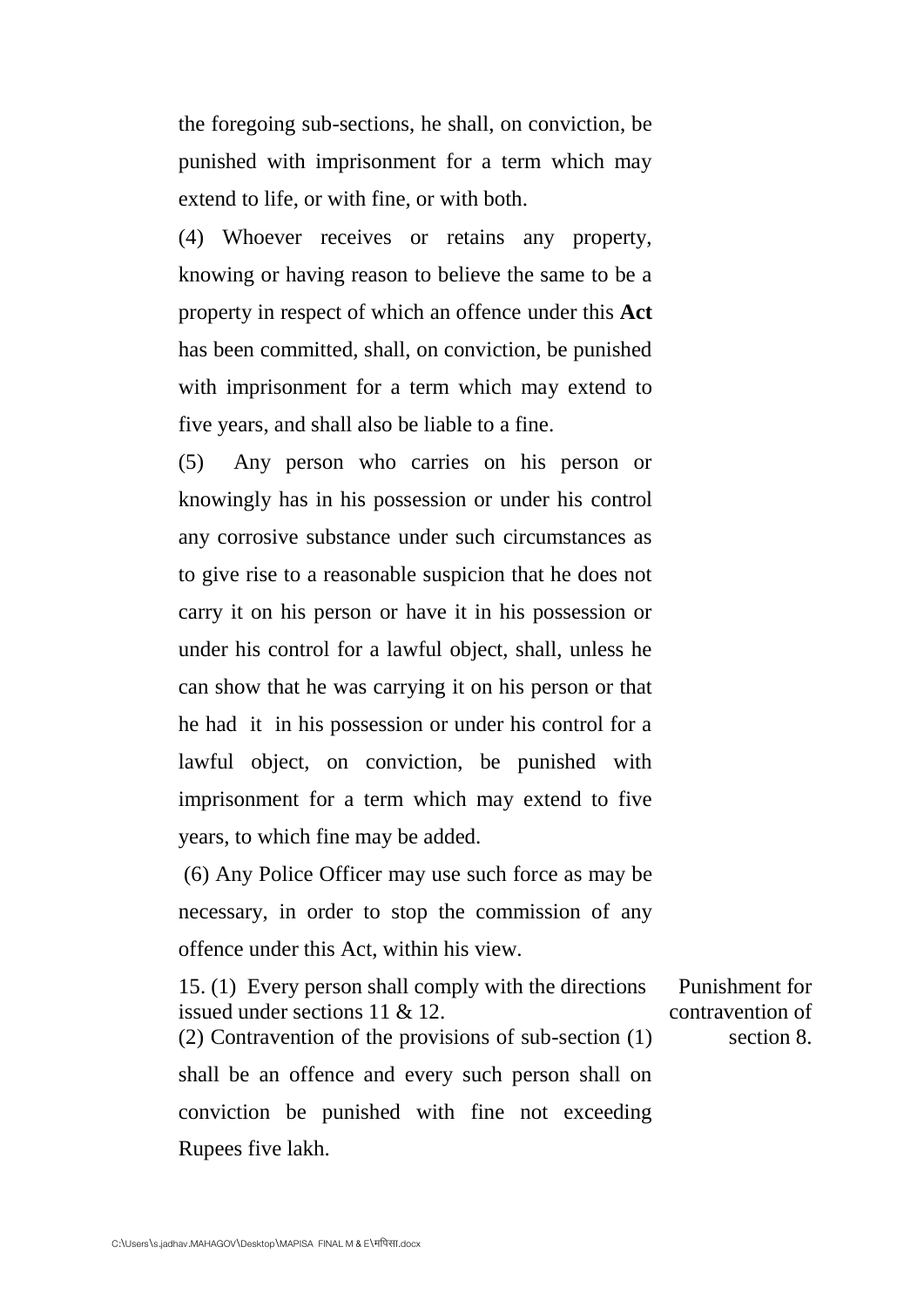16. The State Police Chief or his subordinate officer not below the rank of Commissioner of Police in the area of Commissionerates and the Superintendent of Police in other areas, may, if he has a reasonable suspicion about occurrence of any offence under this Act, may by order for the purpose of regulating the public transport direct any person having charge of a public transport vehicle, to move such vehicle in such direction or prevent such vehicle from moving in any direction as he may determine.

Explanation.- For the purposes of this Act the term "public transport vehicle" shall also include railways, metro/mono rail, aerial ropeways, ship, vessels and airplane.

Regulation of public transport.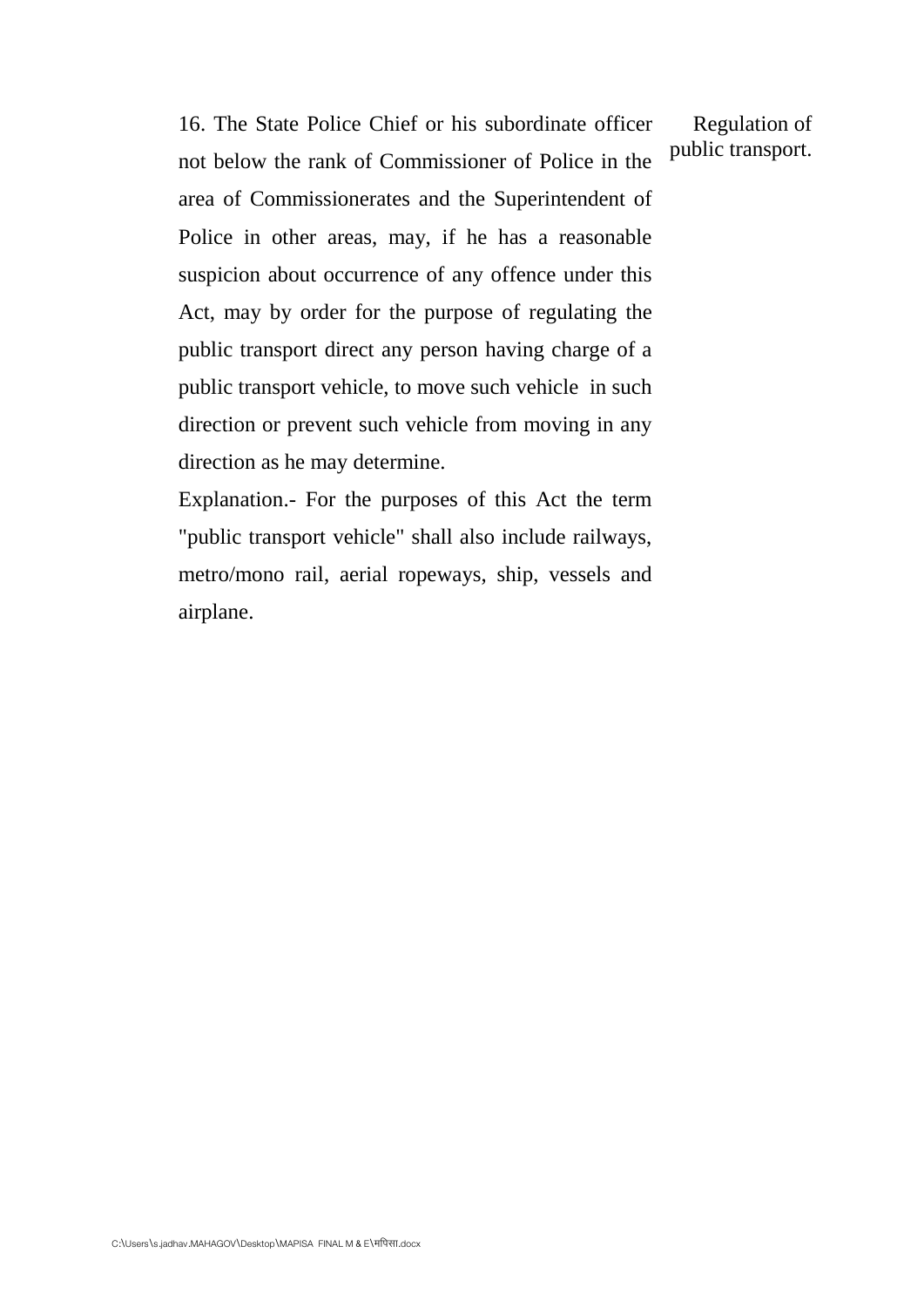17. If any person or a legal entity, to whom any provision of this Act, or Rules made there-under relates to, or to whom any order made in pursuance of this Act, is addressed or relates, or who is in occupation, possession or control of any land, building, vehicle, vessel, aircraft or other thing to which such a provision relates, or in respect of which such order is made-

Noncompliance with the provisions of this Act , Rules, or Orders made thereunder.

(a) fails, without lawful authority or excuse, to comply or to secure compliance, with such provision or rule or order;

(b) evades, or attempts to evade by any means, such provisions or rules or orders;

 - shall be deemed to have contravened such provision or order; and the expression "contravention" with its grammatical variations includes any such failure, evasion or attempt to evade.

18. Whoever  $-$  (a) abets any member of the police force not to do his duties or to commit violation of discipline; or

Penalty for interfering in the functions of the Police.

(b) unlawfully undertakes any function or power of police; or

 (c) personates as a police officer other than innocently, for the purposes of entertainment; or

 (d) deliberately makes a false statement to a police officer with intent to mislead the police in material particulars in a police investigation or due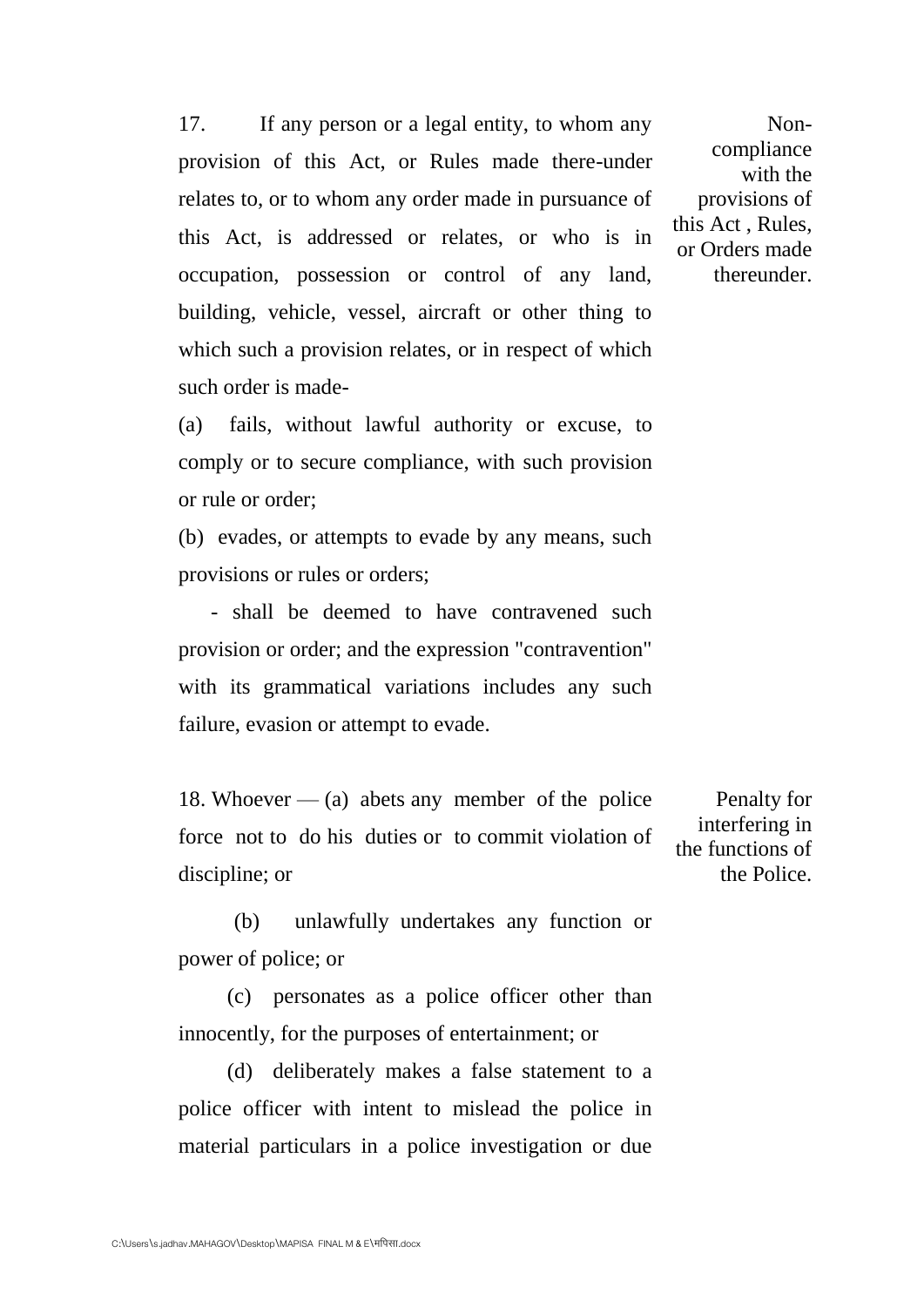performance of police duty; or

 (e) threatens, obstructs or assaults a police officer with the manifest intention of preventing such officer from discharging any of his duties;

(f) deliberately obstructs, prevents or otherwise attempts to stop police from making audio or video or electronic record of any activity performed by the police during discharge of their duties.

shall, on conviction, be punishable with imprisonment for a term which may extend to five years or with fine or with both.

19. (1) Any person who violates any of the provisions of this Act or commits any act of commission or omission in violation of the provisions of this Act or any rules or any order made there-under, shall, on conviction, if no other punishment is prescribed for the same offence under this Act, be punishable with imprisonment for a term not exceeding three years or with fine which may extend to fifty thousand rupees or with both;

(2) Where the offence is committed by more than one person, each of them shall also be punished severally.

20. Any offence punishable under this Act shall be cognizable , non-bailable, non-compoundable and triable by a Court of Session. Offences to be

Punishment for offences for which there is no separate provision.

cognizable , non-bailable, noncompoundable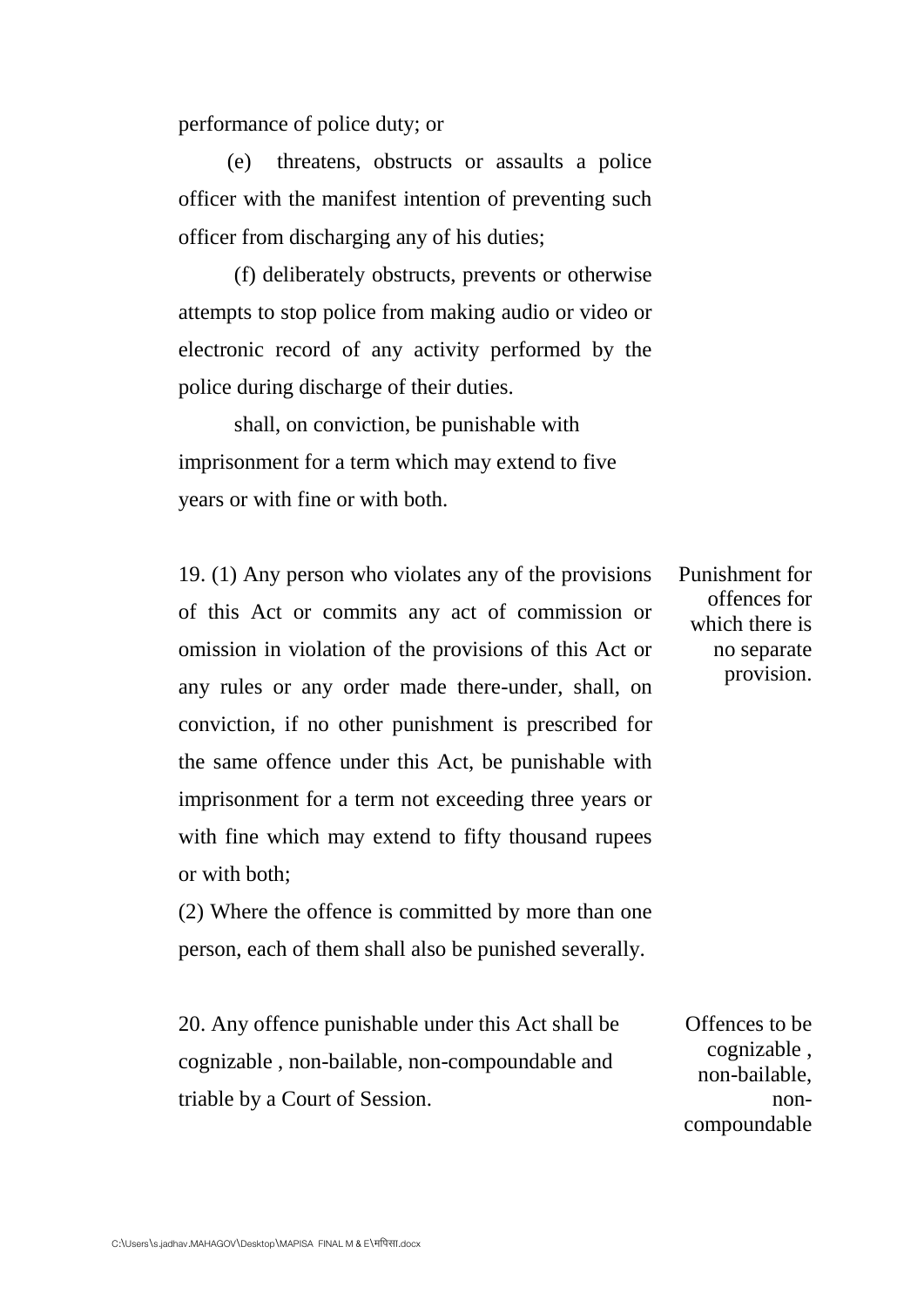21. (1) The State Government shall, for the purpose of securing internal security in the State, by appropriation made in that behalf, shall provide separate budget for this activity and make available sufficient funds. Funds.

(2) The funds under sub-section (1) shall be placed at the disposal of the State Police Chief and shall be expended in the prescribed manner.

22. (1) No suit, prosecution or other legal proceedings shall lie against any person, for anything, which is, in good faith, done or intended to be done, in pursuance of this Act, or any rules made there under, or any orders issued under any such rule.

(2) Save or otherwise expressly provided under this Act, no suit or other legal proceedings shall lie against the State Government for any damage caused or likely to be caused by anything, in good faith, done or intended to be done, in pursuance of this Act or any rule made thereunder, or any order issued under any such rules.

23. (1) The State Government may, by notification in the Official Gazette, make rules to carry out the purposes of this Act. Rules.

(2) Every rule made under this Act shall be laid, before each House of the State Legislature, for a total period of thirty days which may be comprised in one

Protection of action taken in good faith.